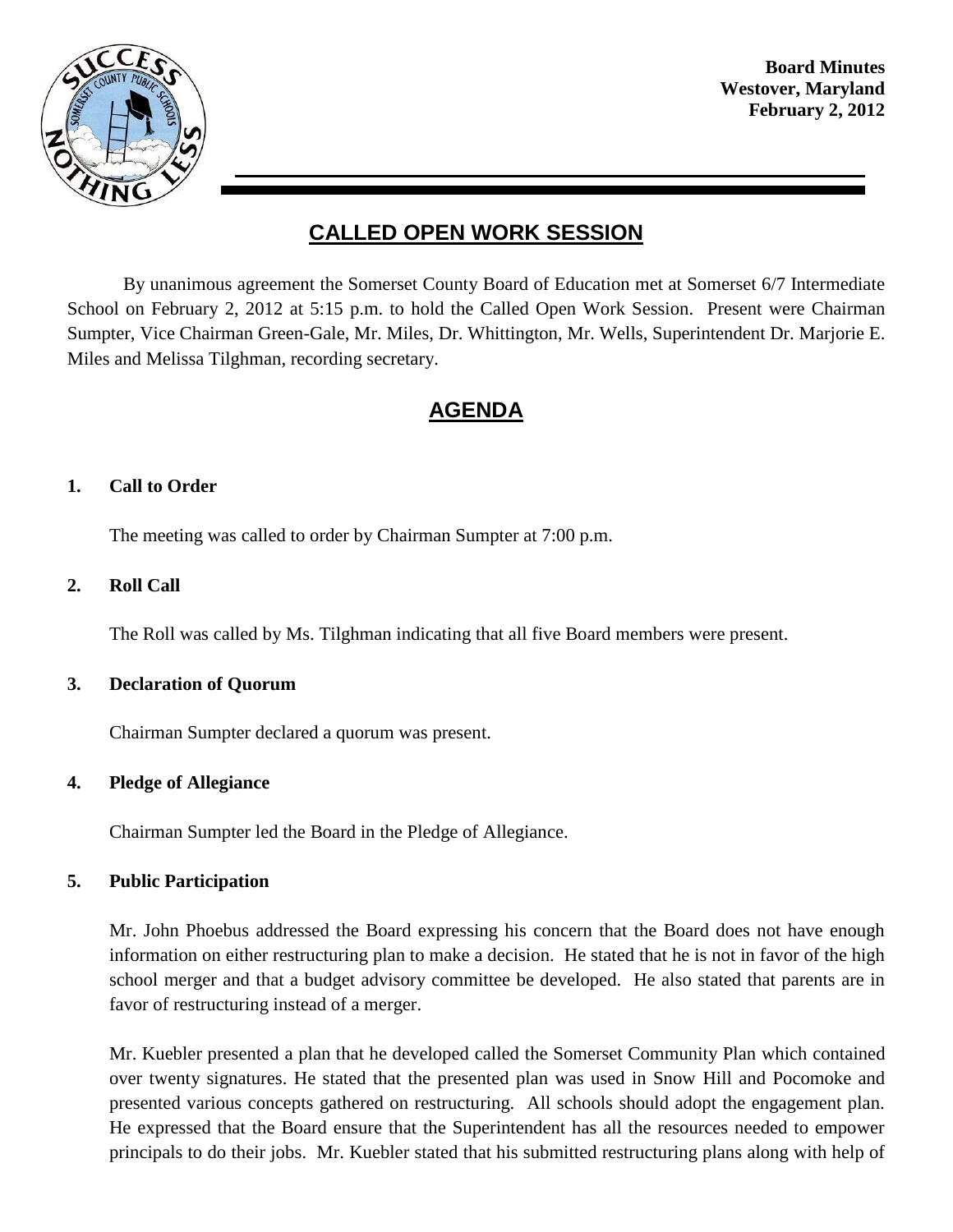the administrators, school staff and parents, would increase student achievement thus increasing AYP.

Several other parents, staff, and the community members addressed the Board. Some were in agreement with the idea of merging the schools while most were in opposition. There were concerns that students' identity would be lost, a concern of increased transportation costs, and the concern that parents and the community have not been kept informed or given the chance to provide input. The group all agreed that restructuring was needed and steps must be taken to increase student achievement and that parents, staff and the community must work together to develop a plan that will work.

Mr. Randy Laird informed the Board members that the elected officials along with the community will not support the Board if they choose to consolidate the two high schools.

## **6. Superintendent and Board Member Comments**

Dr. Miles announced that the presentation presented by Mr. Kuebler will be put on the website. She stated that the teachers' union would be involved in developing a new plan and that data will continue to be gathered in regards to school consolidation while implementing a third plan of action.

Chairman Sumpter stated that the Board is still waiting for the State to provide additional information on the Governance Plan. He expressed that there are more problems in developing a plan other than AYP, but the Board must consider county cuts. Chairman Sumpter stated that the Board will consider hiring a consultant to help develop a Governance Plan. He thanked the commissioners stating that small rural counties are always mentioned at the State meetings and recognizes that Somerset County Commissioners are generous with the Maintenance of Efforts funding. Chairman Sumpter expressed that Somerset County Public Schools has the best teachers.

Ms. Green-Gale stated that the third option presented by the Superintendent was the best plan that has been introduced to help introduce student achievement and requested continued community support.

Mr. Wells thanked the community for their attendance and support and asked for community's continued support.

Dr. Whittington thanked the community for their support and attendance. He explained that it is not an easy task for the Board member to make decisions. Dr. Whittington asked the community to understand the Dr. Miles is not responsible for the condition of the schools and that the Board is interested in discussing the presented options with the parents, staff, and the community.